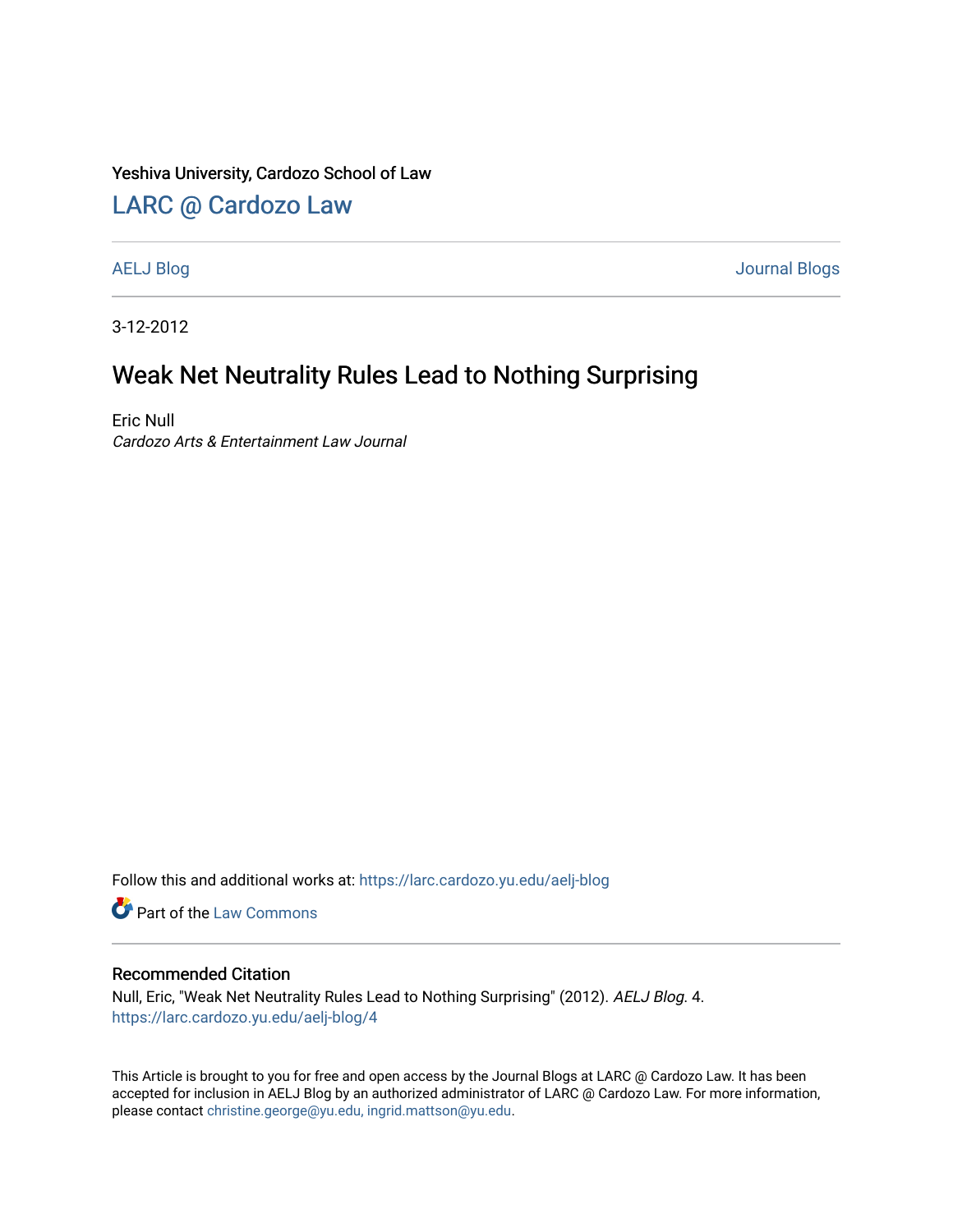# **Weak Net Neutrality Rules Lead to Nothing Surprising**

Posted on March 13, 2012, by admin

## *Author: Eric Null, Senior Articles Editor, Cardozo Arts & Entertainment Law Journal*

The debate about network neutrality—the idea that packets of information traversing the pipes that connect us to the Internet should be treated equally and on a **best-efforts basis**—is not going away. It continues to rear its ugly head as the government and the industry engage in an intense battle over whether the Internet should continue in its path to centralization, or whether the government has the power and the wherewithal to stop it.

The [FCC Open Internet regulation](https://cardozoaelj.com/weak-net-neutrality-rules-lead-to-nothing-surprising/%E2%80%9Chttp:/transition.fcc.gov/Daily_Releases/Daily_Business/2010/db1223/FCC-10-201A1.pdf%E2%80%9D) left some issues wide open, including what to do about wireless Internet providers (the industry is relatively nascent, so the FCC took a hands-off approach for now). Already, the FCC is being challenged in court, and the industry is taking advantage of the relaxed rules.

### **Verizon and MetroPCS Challenge the Open Internet Regulation**

These days, when the FCC takes one(-half) step forward, the industry attempts to push it back. Typically, industry argues the FCC lacks the authority to regulate. Because the FCC's authority is [ancillary](https://cardozoaelj.com/weak-net-neutrality-rules-lead-to-nothing-surprising/%E2%80%9Chttp:/www.law.cornell.edu/uscode/text/47/154%E2%80%9D) regarding cable/wireless providers, this claim is made with impunity. The Open Internet regulation is no exception.

Verizon originated this suit in early 2011, but the D.C. Circuit Court of Appeals dismissed it for [ripeness reasons—](https://cardozoaelj.com/weak-net-neutrality-rules-lead-to-nothing-surprising/%E2%80%9Chttp:/www.washingtonpost.com/blogs/post-tech/post/court-dismisses-verizon-lawsuit-against-fcc-net-neutrality-rules/2011/04/04/AFfxDNdC_blog.html%E2%80%9D)the rules had not yet been published in the Federal Register. Thus, come the day the rules were published, September 22, 2011, the suit was re-filed. Recently, the industry won a [procedural victory](https://cardozoaelj.com/weak-net-neutrality-rules-lead-to-nothing-surprising/%E2%80%9Chttp:/gigaom.com/broadband/its-baaaack-net-neutrality-to-get-its-day-in-court/%E2%80%9D) when the court denied the FCC's request to hold the proceeding in abeyance while the FCC reviewed a petition for reconsideration regarding the scope of "specialized services"—a type of service that shares broadband capacity but is not necessarily access to the Internet (ISP-provided VoIP services, for instance). Thus, the case will proceed as planned without accounting for the rule clarification.

Industry analysts expect that the FCC will lose, given the D.C. Appeals Court precedent from 2005 that "ancillary" jurisdiction does not give the FCC the power to require cable/wireless companies to treat packets similarly [\(Comcast v. FCC, 600 F.3d 642 \(2010\)\)](https://cardozoaelj.com/weak-net-neutrality-rules-lead-to-nothing-surprising/%E2%80%9Chttp:/hraunfoss.fcc.gov/edocs_public/attachmatch/DOC-297356A1.pdf%E2%80%9D). While the FCC claimed different authority for the Open Internet regulation (a hodge-podge, piecemeal list of various statutes aimed at gaining some insight into Congressional intent), some scholars say reclassification of the transmission lines of high-speed Internet access to Title II (common [carrier status, requiring nondiscrimination of users and uses\) would have been both legal and](https://cardozoaelj.com/weak-net-neutrality-rules-lead-to-nothing-surprising/%E2%80%9Chttp:/www.freepress.net/files/Crawford_Ammori_Wu_Letter.pdf%E2%80%9D)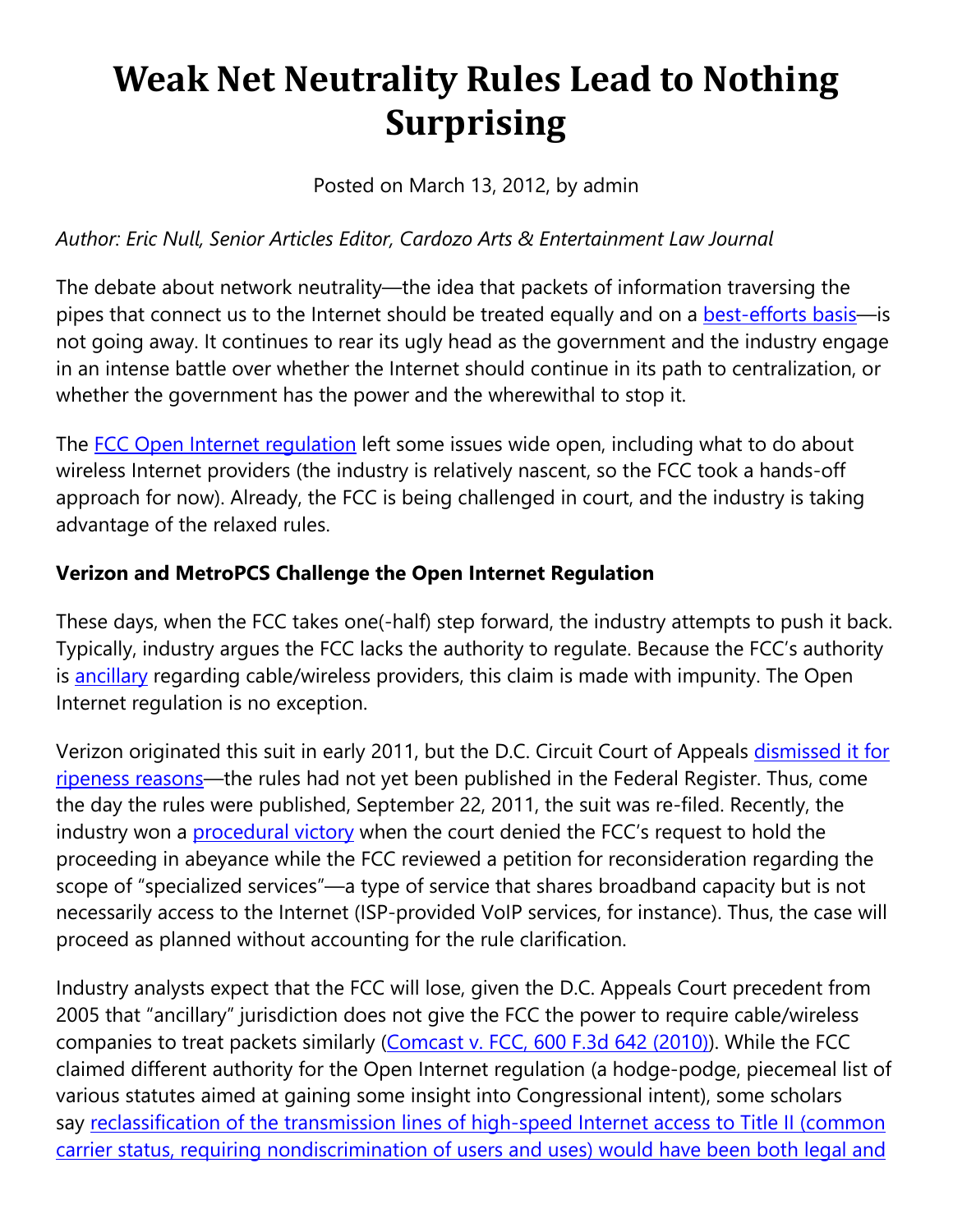[prudent.](https://cardozoaelj.com/weak-net-neutrality-rules-lead-to-nothing-surprising/%E2%80%9Chttp:/www.freepress.net/files/Crawford_Ammori_Wu_Letter.pdf%E2%80%9D) If the court rules the current justifications are not sufficient, there may be no choice but to reclassify or deregulate. The latter is an unjustifiable choice, [in my opinion.](https://cardozoaelj.com/weak-net-neutrality-rules-lead-to-nothing-surprising/%E2%80%9Chttp:/papers.ssrn.com/sol3/papers.cfm?abstract_id=1946266%E2%80%9D)

#### **AT&T Testing the Waters of the New Regulation**

AT&T has been busy recently: it denied its shareholders the opportunity to vote on a net neutrality proposal, which the SEC overturned; and it is planning to launch a new service where it will charge content providers for access to consumers and consumers for access to content.

The Open Internet regulation does not require wireless companies to comply with the "no unreasonable discrimination" regulation, so AT&T is technically free to mess with traffic (short of blocking it) without violating the regulation. But shareholders, specifically Mike D. from the Beastie Boys, do not think that is right. He, and other investors, proposed requiring AT&T to remain open (subject to shareholder vote). AT&T denied the proposal, stating this was a dayto-day business decision outside the shareholder's oversight. The SEC disagreed and allowed the vote because of the national importance of network neutrality. This decision makes sense because thisisa national, hot-button policy issue, and shareholders should be allowed to weigh in. Plus, AT&T is beholden to its shareholders, and if they think AT&T should remain neutral and forego benefits of increase control, the company should acquiesce.

AT&T's most deplorable act, in my opinion, is to charge content providers for access to consumers such that consumers with capped data plans will not accrue data usage when visiting those sites. With this new plan, AT&T receives revenues from the subscriber side *and* from the content provider side, *for the same exact service*. Some have called this [double dipping,](https://cardozoaelj.com/weak-net-neutrality-rules-lead-to-nothing-surprising/%E2%80%9Chttp:/www.forbes.com/sites/ewanspence/2012/02/27/att-looking-to-double-dip-on-mobile-data-charges/%E2%80%9D) others say this proves it is just [all about the money.](https://cardozoaelj.com/weak-net-neutrality-rules-lead-to-nothing-surprising/%E2%80%9Chttp:/mediamatters.org/blog/201202290012%E2%80%9D) Combine this with AT&T's recently imposed data caps on cell phone plans, and this is a significant boon to the company to the detriment of the public. This inherently favors larger content providers, disfavors, in the end, the people who actually *access* the content, and AT&T gets a windfall. This plan would only serve to further fracture the Internet—powerhouses like Google and Amazon can afford to do this, small shops definitely cannot. Either way, this smells fishy.

#### **Conclusion**

The balance of power between the public (read: government agencies) and the industry has shifted, and the industry has spoken: neutrality of networks is no longer a favorable business model. Back when email and web surfing were the primary uses of the Internet, neutrality worked. Today, we watch video, stream music, play video games, and Internet access companies have an incentive to call those people "bandwidth hogs" that detract from other user's ability to enjoy the service. However, some say the bandwidth hog argument is ["a](https://cardozoaelj.com/weak-net-neutrality-rules-lead-to-nothing-surprising/%E2%80%9Chttp:/www.techdirt.com/articles/20111204/02082216966/new-report-debunks-bandwidth-hog-myth.shtml%E2%80%9D)  [convenient bogeyman."](https://cardozoaelj.com/weak-net-neutrality-rules-lead-to-nothing-surprising/%E2%80%9Chttp:/www.techdirt.com/articles/20111204/02082216966/new-report-debunks-bandwidth-hog-myth.shtml%E2%80%9D) I am inclined to agree, at least out of skepticism for the industry's